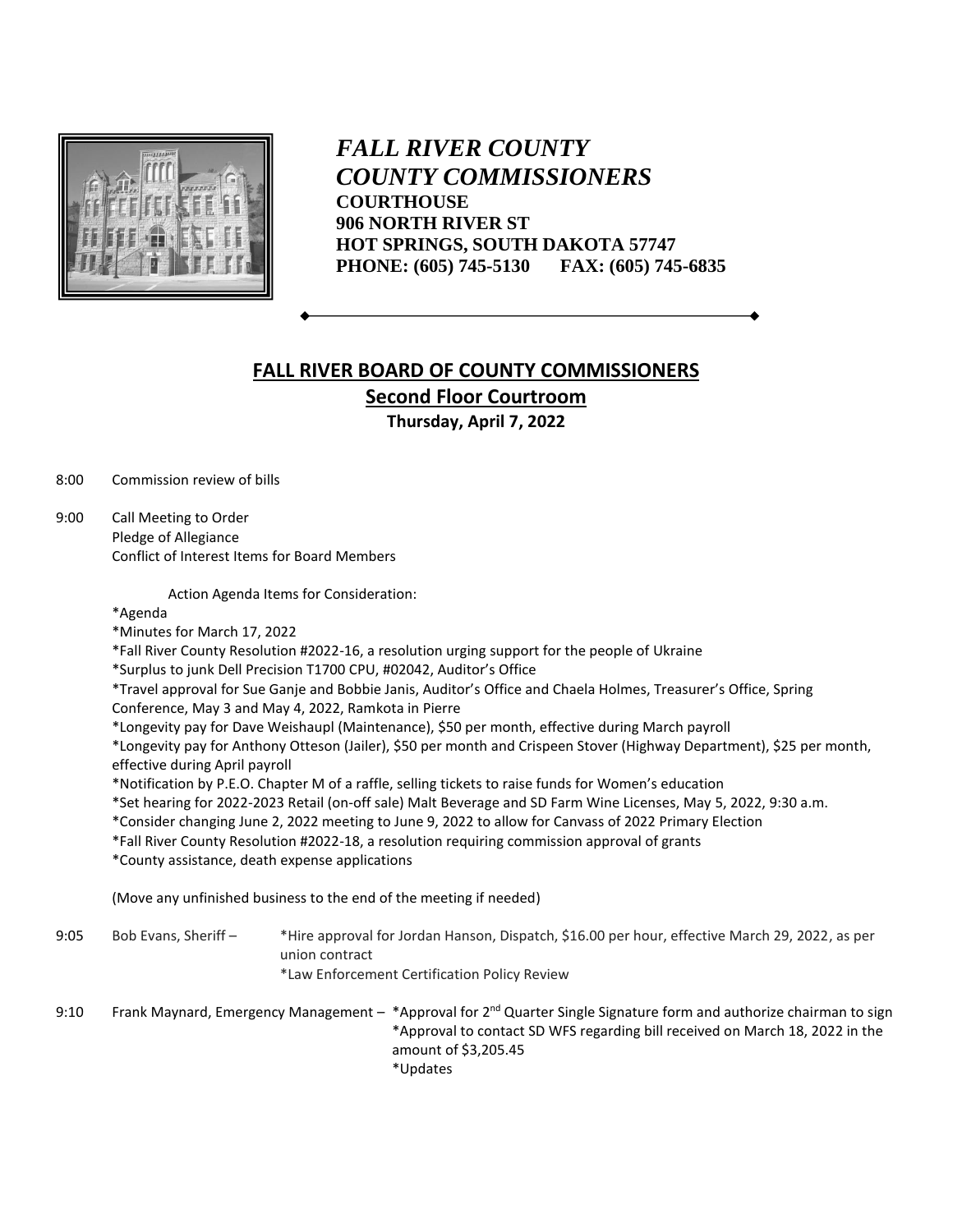| 9:15  | Commission discussion on the communications tower on Battle Mountain; possible action   |                                      |                                                                                                                                                                                                                                                                                                                                                                                                                                                                                                                                                                                                                                                                                                                 |  |  |
|-------|-----------------------------------------------------------------------------------------|--------------------------------------|-----------------------------------------------------------------------------------------------------------------------------------------------------------------------------------------------------------------------------------------------------------------------------------------------------------------------------------------------------------------------------------------------------------------------------------------------------------------------------------------------------------------------------------------------------------------------------------------------------------------------------------------------------------------------------------------------------------------|--|--|
| 9:20  | Stacey Martin, GIS-<br>*Road renaming/correction                                        |                                      |                                                                                                                                                                                                                                                                                                                                                                                                                                                                                                                                                                                                                                                                                                                 |  |  |
| 9:25  | Melody Engebretson, Register of Deeds -                                                 |                                      | *Hire approval for Jazmin Harris, \$13.00 per hour, effective March 28, 2022, as<br>per union contract                                                                                                                                                                                                                                                                                                                                                                                                                                                                                                                                                                                                          |  |  |
| 9:30  | Hearing to Vacate Street for Lynda Long; Resolution #2022-17; possible action.          |                                      |                                                                                                                                                                                                                                                                                                                                                                                                                                                                                                                                                                                                                                                                                                                 |  |  |
| 9:35  | Randy Seiler, Highway Superintendent -                                                  |                                      | *Golden West Application for Permit to Occupy County Highway Right-of-Way,<br>11824 Indian Canyon Road, Project Number T22080<br>*2 Fall River County Pipeline Easement between Fall River County and Bart<br>Krautschun<br>*Approach Permit for John Staben<br>*Request from the Feedlot for Road #2A to be declared as "No Maintenance"<br>Road<br>*Brosz Work Order for Bridge Inspections<br>*Fuel Transfers for Courthouse, Sheriff and Weed and Pest<br>*3/29/22 Fuel Quotes<br>8,000 Gallons Gasoline<br>Nelson's<br>\$3.959/gallon<br>MG Oil<br>No Bid<br>PJ's<br>No Bid<br>*Listing of Secondary Roads; Highway and Secondary Road Recap for 2021<br>*Discussion on Roads; possible action<br>*Updates |  |  |
| 9:50  | Approve bills & break                                                                   |                                      |                                                                                                                                                                                                                                                                                                                                                                                                                                                                                                                                                                                                                                                                                                                 |  |  |
| 9:55  | <b>Public Comment</b>                                                                   |                                      |                                                                                                                                                                                                                                                                                                                                                                                                                                                                                                                                                                                                                                                                                                                 |  |  |
| 10:00 | Lily Heidebrink, Director of Equalization -                                             |                                      | *Travel approval for Heidebrink and Cody Romey to attend USPAP Course, April<br>26 through April 28, 2022, Pierre, SD<br>*Travel approval for Heidebrink and Romey to attend NCRAAO Conference, June<br>27 through June 30, 2022, Deadwood, SD<br>*Travel approval for Heidebrink and Romey to attend Vanguard Meeting, July 11<br>and July 12, 2022, Chamberlain, SD<br>*Abatements for pay '22taxes<br>*Appeal Update                                                                                                                                                                                                                                                                                         |  |  |
| 10:10 |                                                                                         | Discussion on valuations for pay '23 |                                                                                                                                                                                                                                                                                                                                                                                                                                                                                                                                                                                                                                                                                                                 |  |  |
| 10:20 | Sue Ganje, Auditor -                                                                    | 2022                                 | *Training approval for South Dakota Election Equipment Regional Training, Deadwood, April 28,                                                                                                                                                                                                                                                                                                                                                                                                                                                                                                                                                                                                                   |  |  |
| 10:25 | Executive Session as per SDCL 1-25-2 (1) personnel;                                     |                                      |                                                                                                                                                                                                                                                                                                                                                                                                                                                                                                                                                                                                                                                                                                                 |  |  |
|       | SDCL 1-25-2 (1) Annual Conference of Commissioner and Dir of Equal, as per SDCL 10-3-14 |                                      |                                                                                                                                                                                                                                                                                                                                                                                                                                                                                                                                                                                                                                                                                                                 |  |  |
|       | Executive Session as per SDCL 1-25-2 (3), legal                                         |                                      |                                                                                                                                                                                                                                                                                                                                                                                                                                                                                                                                                                                                                                                                                                                 |  |  |